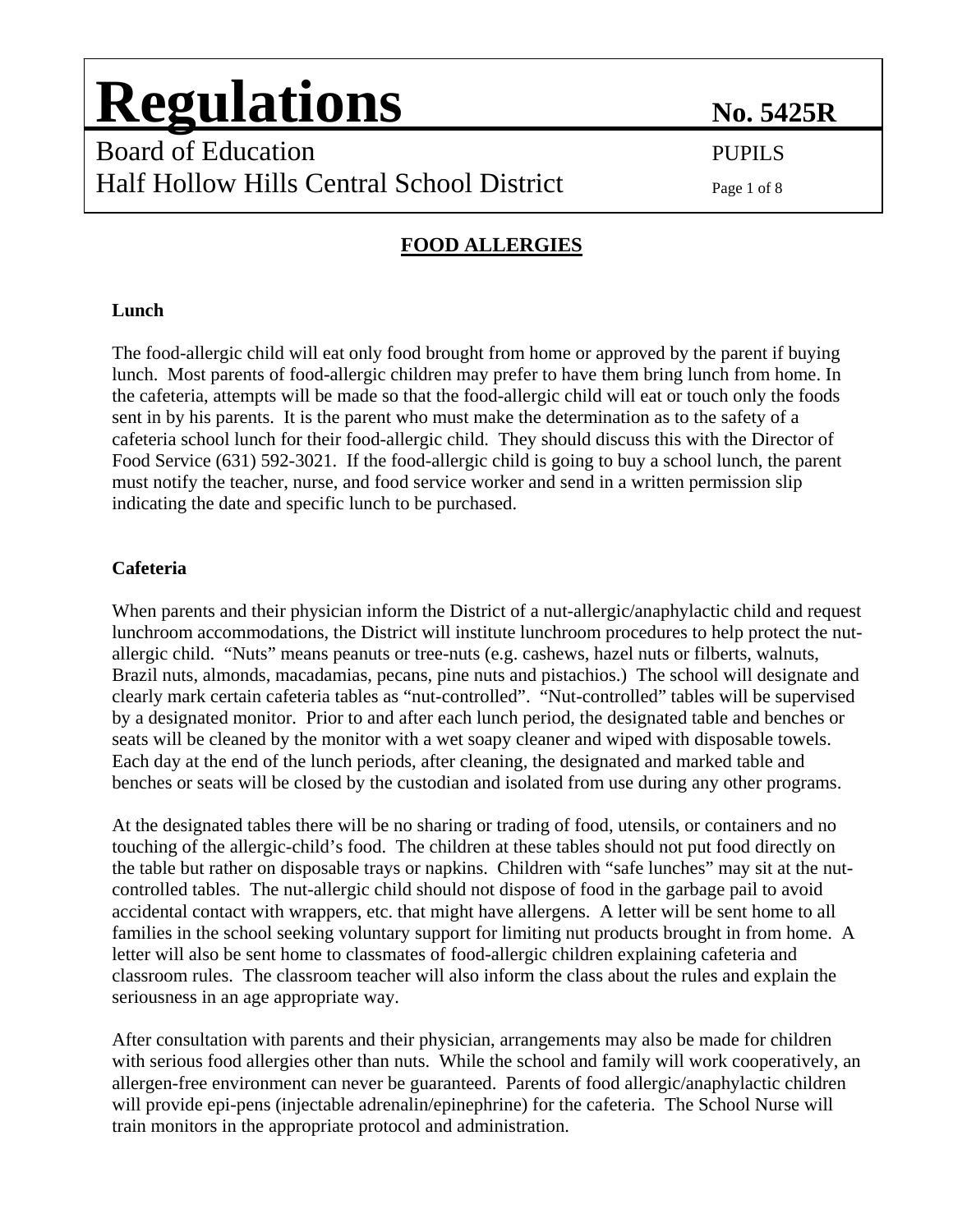## Board of Education PUPILS Board of Education PUPILS Half Hollow Hills Central School District Half Hollow Hills Central School District Page 2 of 8

### **Food Service**

When a food-allergic child has been identified by his parents and physician, a form with his name, picture, and food allergies will be shared with the food service staff. Children with food allergies will be given a specific code for prepaid lunches as another safety check and will be entered into the student data management system. The cafeteria program will use disposable trays and utensils.

The School Lunch Director will continue to check ingredient labels for food products used in the School Lunch Program, including vending machine products. The Director will make a list of known technical, scientific and alternate names for common food allergens to be shared with each school. School food service will make efforts to eliminate nut containing products.

### **Elementary Classrooms, Snacks, and Parties**

At the elementary level, when the parent and family physician have informed the school of a child with a serious food allergy, a letter will be sent home to the class asking them not to bring in snacks or party foods that contain nuts (or, where appropriate, other food allergens.) [Exhibit 5425E1 Class Letter] The child may be identified by name only with the written permission of the parents. A follow-up reminder will be provided at Meet the Teacher Night.

Home baked goods and other foods prepared at home should not be sent into the classroom. Food brought in for birthdays and special events in the classroom should be purchased in stores, commercially prepared, and contain complete ingredient lists with no nuts or nut products.

Food-allergic children will eat only snacks and goodies brought in from their home. They will not be permitted to eat or touch food brought in by others for snacks, birthdays, holidays and celebrations unless approved by the child's parents. A parent of a food-allergic child may choose to send in their own "treats" for occasions such as these.

In the elementary schools, there are "class parents" for each class. The parent of the food-allergic child will be added as an additional class parent. They will all work together to provide a safer classroom.

The teacher will educate children, in an age appropriate manner, about the seriousness of food allergies and the importance of enforcing the rule never to share or trade snack or party food with a food-allergic classmate. Teasing of any kind is unacceptable and will not be tolerated. After snack, birthday parties, and special celebrations, tables and seats will be cleaned with a wet solution and disposable towels. Food-allergic students should keep the same desk and locker all school year.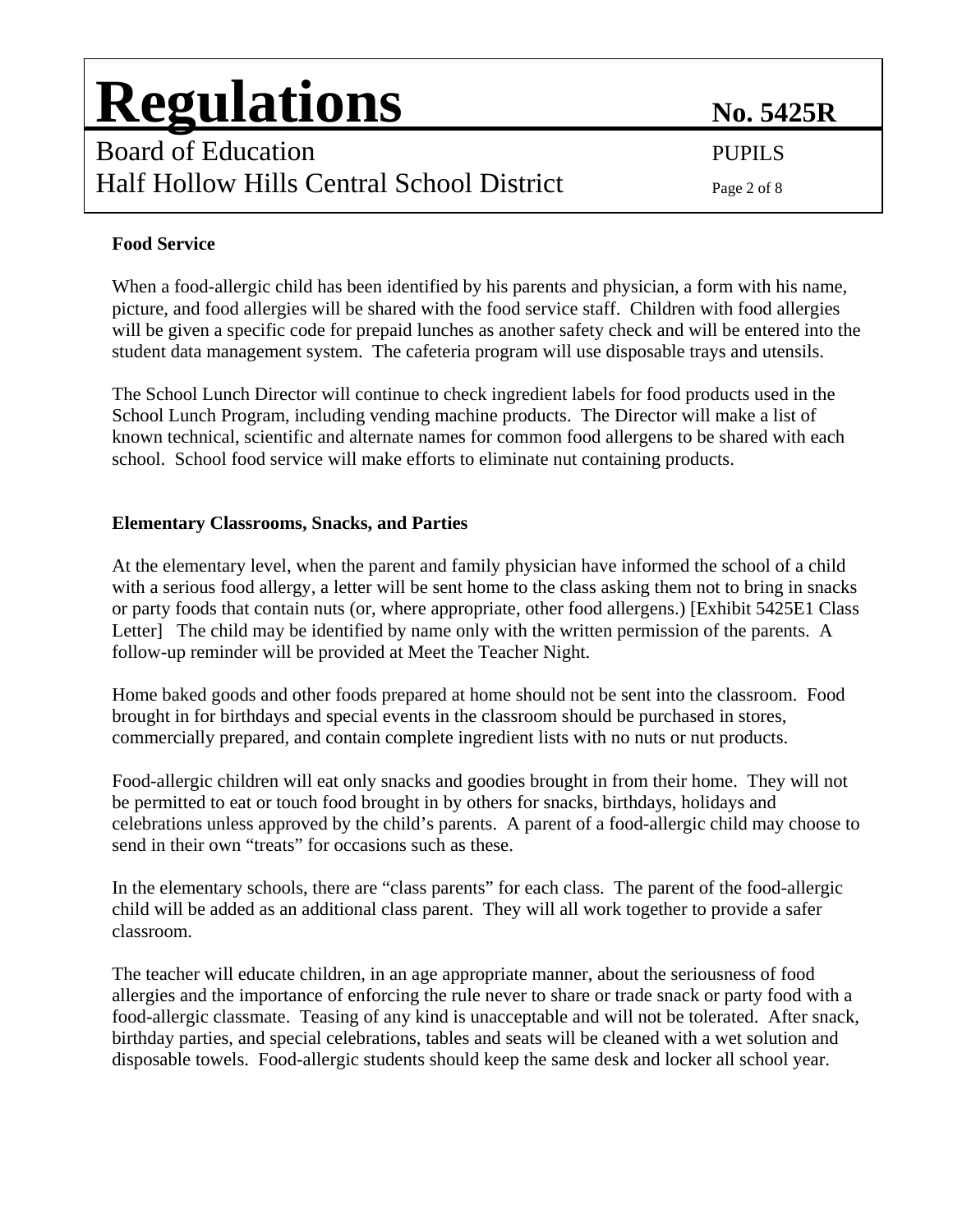## Board of Education PUPILS Board of Education PUPILS Half Hollow Hills Central School District Half Hollow Hills Central School District Page 3 of 8

### **School**

When parents and their family physician notify the school about a food-allergic/anaphylactic child, the student's teachers, including "special area" teachers, and other staff such as paras, monitors, clericals, will be informed. Teachers will avoid using food in lesson plans. Teachers will not use food in art projects or class projects unless cleared with the child's parents. Also, cooking in a classroom may be restricted and approval by the parent will be sought.

The District is also concerned about avoiding "hidden" and non-food sources of food allergies. Gym equipment, in particular stuffed toys and bean bags; arts and crafts supplies such as play dough, paint, and crayons; cleaning supplies such as soaps; and classroom pet supplies such as pet foods and pet litter should be checked for the presence of nut products. No staff member will use peanut butter, nuts or any extracts or derivatives in any school activity.

In music, we will not allow the sharing of musical instruments that go in the mouth with a foodallergic/anaphylactic child. Other musical instruments should be wiped clean before being touched by the child. When using computers, the keyboard should be brushed and/or wiped before being touched by the food-allergic/anaphylactic child.

### **Field Trips**

Field trip permission forms should include a separate "serious medical condition" section. It should be taken on the trip along with any needed medicines. When a child identified with a "serious medical condition", such as food allergies/anaphylaxis, has a field trip his parent will be requested and encouraged to accompany the child on all such trips. Teachers will give these parents lead time on upcoming special events so that they have time to plan ahead to attend. If it is part of their doctor's treatment protocol, parents must provide two epi-pens for field trips. If a parent will not attend, a designated person trained in their use will take the epi-pens and keep the child in their group. Staff and chaperones will be briefed on the identity of the child, the specific allergies, and the symptoms to be aware of. On every field trip there will be access to a telephone, cell phone, or radio communication in case of emergency.

There will be no eating on the school bus during a field trip. If the children bring their own lunches, all parents will be asked to carefully avoid certain allergens. If the class will be eating at a restaurant, the food-allergic/anaphylactic child must bring his own food or signed permission from the parent to eat out and what the child may eat. Children will be reminded not to share or trade any food.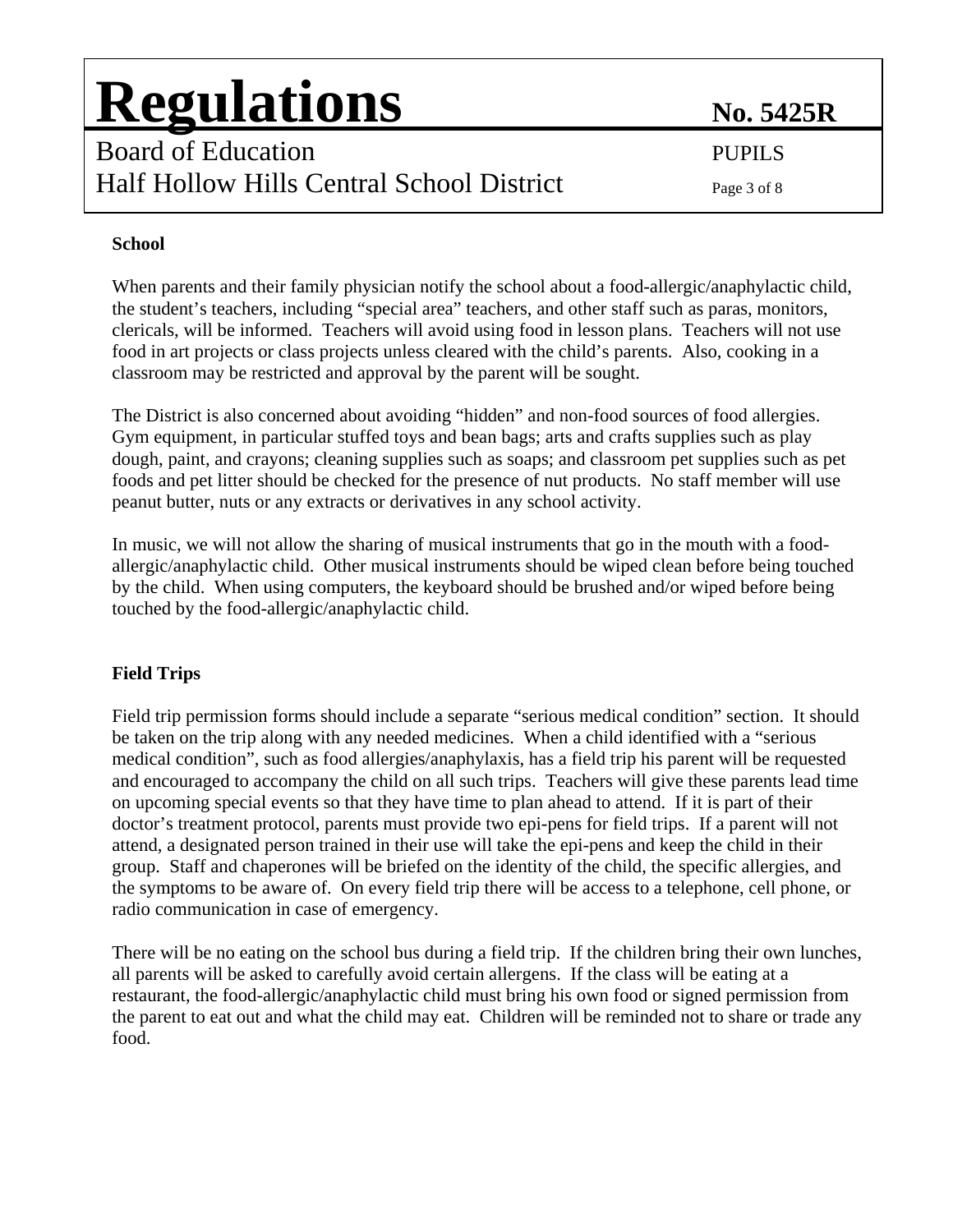## Board of Education PUPILS Board of Education PUPILS Half Hollow Hills Central School District Half Hollow Hills Central School District Page 4 of 8

### **School Buses**

Unless required by a medical condition, there will be no eating of food on school buses going to and from school. All food is to remain in backpacks. Eating on the bus presents both a choking hazard and an allergy danger. The bus driver will be informed about any food allergic/anaphylactic child. A form with the name, address, phone number, picture, allergies, symptoms to be aware of, and emergency phone numbers will be kept on the bus. There will be designated seats up front, particularly for young children. Parents may arrange for a friend to sit with their child. These designated seats will be cleaned each day with a disposable towel. All buses will be equipped with a reliable communication device, a radio and/or cell phone. An Emergency Response Plan for the school bus shall be formulated by the parents, nurse, and Transportation Director.

If possible, when there is a substitute bus driver, prior to the first run he will speak to the dispatcher and be briefed on the medical needs of the child. Where possible, parents of the foodallergic/anaphylactic child will be informed of the substitute driver and the parent may elect to provide their own transportation.

### **Substitute Teachers**

The regular teacher will keep information about food-allergic/anaphylactic children with her sub plans. The substitute teacher will be informed of the child's allergies and directed to speak to the nurse before the start of the day. Permanent subs will be used where possible. The parents will be notified when there is a substitute teacher.

#### **Parent Responsibilities**

When a food-allergic/anaphylactic child has been identified by his parents and physician, the school district will require that the parents:

- 1. inform the school of the child's allergies and condition and provide written medical documentation and update regularly.
- 2. provide the school with medical instructions from their physician.
- 3. provide the school with epi-pens (or epi-pen Jrs. if less than 60 pounds) and other medication, if appropriate, as prescribed by the family physician.
- 4. be encouraged to provide the child with a medical information bracelet or necklace to be worn at school that lists allergies.
- 5. assist in the schools' communications plan.
- 6. participate in the development of a Health Plan.
- 7. provide safe foods for lunches, snacks, and special occasions.
- 8. help plan for classroom parties.
- 9. help plan for field trips and attend if possible.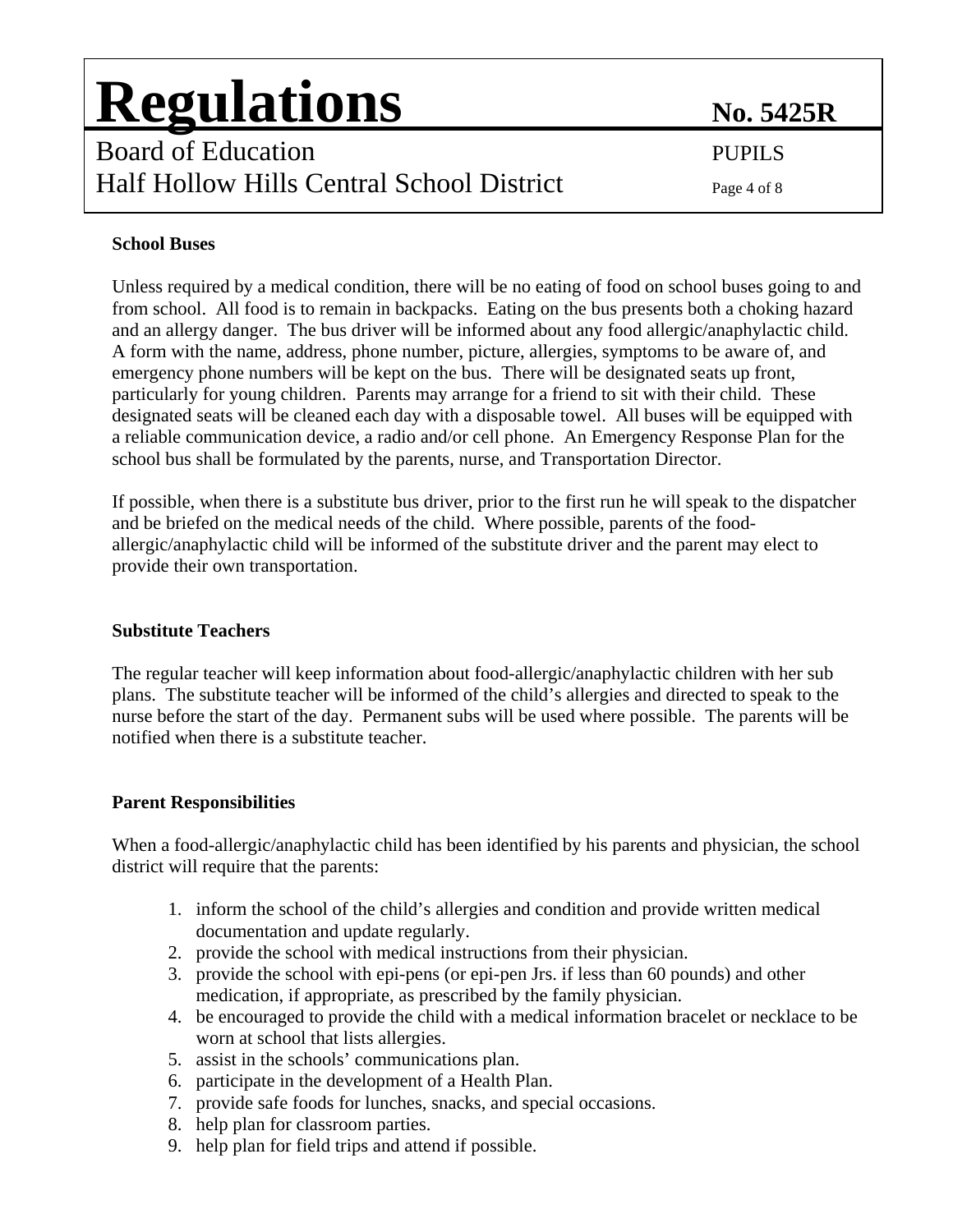Board of Education PUPILS Board of Education PUPILS Half Hollow Hills Central School District Half Hollow Hills Central School District Page 5 of 8

- 10. confer with teachers regarding lessons or projects that use food.
- 11. teach their allergic child to recognize first symptoms, to communicate these to staff, to not share snacks, lunches, drinks and utensils, and to report any teasing.
- 12. consent to share photographs and medical information with necessary employees.
- 13. maintain up-to-date emergency contacts and phone numbers.

#### **In-Service**

Staff who interact with the food-allergic anaphylactic students – teachers, psychologists, cafeteria workers, monitors, bus drivers, coaches and other appropriate staff – will be in-serviced in how to protect the child from exposure, about cross-contamination and labeling issues, how to recognize an allergic symptom, and how to respond to emergencies. Any Health Plan will be shared with these individuals. The school nurse will provide training and keep a list of the staff trained. The training regarding foods which contain specific allergens, symptoms of anaphylaxis, and administration of epi-pens in the case of an emergency may involve the parents of the child. Staff may watch a video such as "It Only Takes One Bite".

#### **Letters**

When a food-allergic/anaphylactic child has been identified to the school by his parent and family physician, a general letter will be sent to the entire elementary school explaining the presence and the life-threatening seriousness of the condition and requesting cooperation in reducing risk to the child. (Exhibit 5425E2 School Letter) A letter will also be sent to the parents of the class asking help in making the classroom safer. (Exhibit 1 Class Letter) Letters will be sent home prior to the start of the school year or when the school is notified. The child will be identified in the letter only with written permission of the parents.

#### **Forms**

The District should reference Policy and Regulation Number on the Emergency Health Cards that students must complete each year. Policies are available in each school, at Central Office, at the Library, and on the District's web site at *[www.hhh.k12.ny.us](http://www.hhh.k12.ny.us/)*. The health cards should ask for information about asthma and allergies and the need for parents to report this information to the schools.

The nurse in each school will compile a list of students with parent and physician reported foodallergies/anaphylaxis. The nurse shall obtain medical documentation and an emergency action plan from the family and their doctor for each child.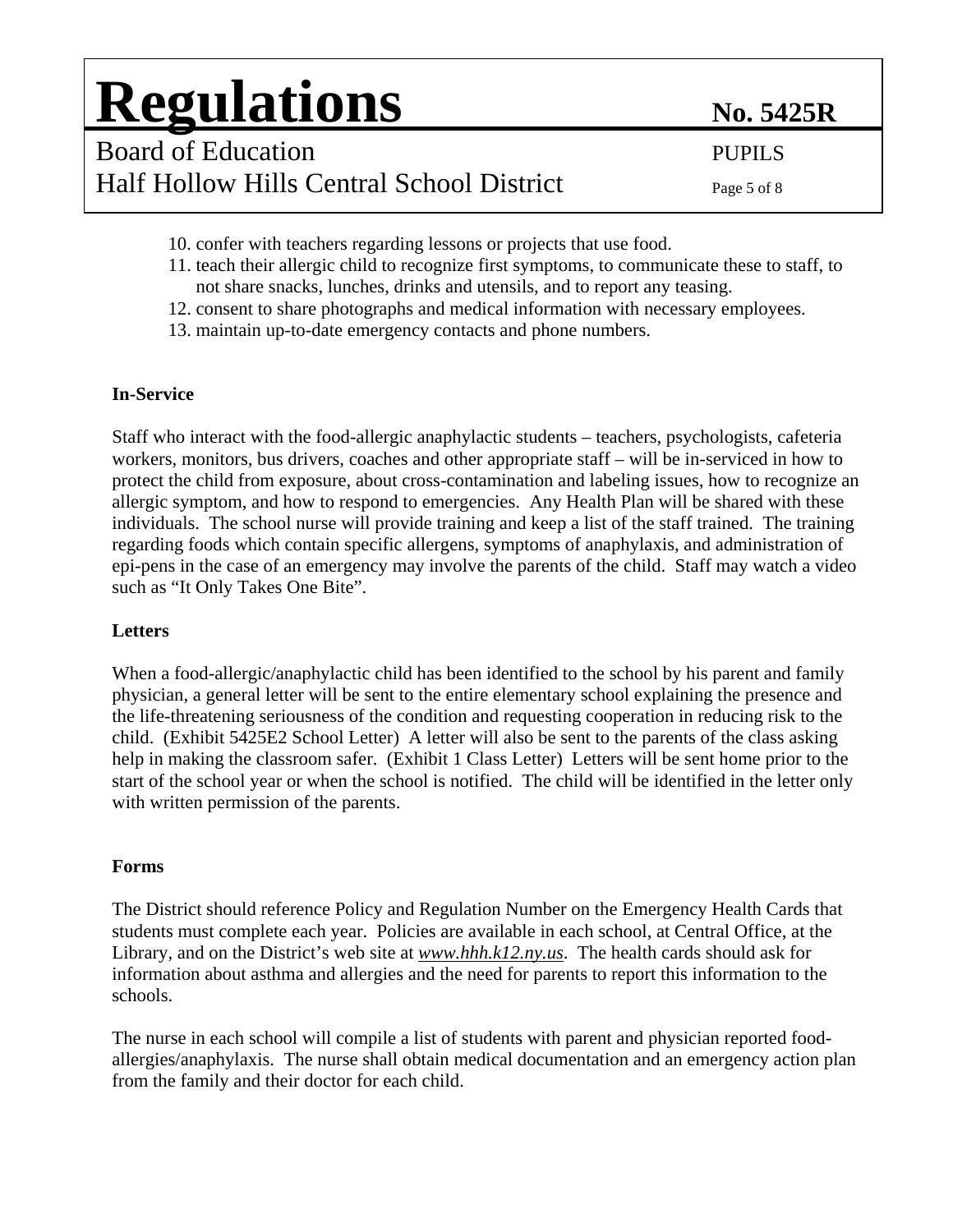### **Consent and Waivers**

- 1. A standardized form for consent to release (share) personal information or consent for release of personal information to internal school staff (Exhibit 5425E3)
- 2. A standardized form for consent for trained individuals to administer medication in the event of an emergency. (Exhibit 5425E4)
- 3. Waiver: School District and staff will be exempt from liability if emergency treatment is provided.

### **Privacy Issues and Sharing Information**

It is the responsibility of parents to report a child's food-allergic/anaphylactic condition to the child's school. Parents must consent in writing to the release of personal medical information to the school staff. The following guidelines should be implemented in order to protect the privacy of the child while educating students, staff and parents.

- 1. Identify the child and medical condition to the staff either individually or at a staff meeting before school begins (teaching and non-teaching staff). Parents may choose to participate.
- 2. Food Allergy Policy and Regulations will be put in faculty handbook and on web site.
- 3. At the beginning of the school year each of the child's teachers will be given an allergy alert form with a photo, description, treatment, etc.
- 4. With permission of the parents, other students may be told and cooperation enlisted, in age appropriate ways.
- 5. At the high school level, identification to peers should be done only after consultation with the student in addition to permission of the parents.
- 6. Books and videos will be available to inform adults and staff (such as "It Only Takes One Bite") and students (such as "Alexander the Elephant Who Couldn't Eat Peanuts")
- 7. Food allergies/anaphylaxis may be explained in health classes or secondary school firstaid programs.
- 8. PTA's are encouraged to have an annual presentation for parents and members about food allergies/anaphylaxis. Parents of children with food allergies should be offered the opportunity to share information.
- 9. Information articles about food allergies/anaphylaxis can be written in school newsletters and the District *Herald* each year (Exhibit 5425E5 Article)

#### **Health Plan**

When parents and their physician identify a food-allergic/anaphylactic child to the school, the parents will meet with the school nurse. The parent will fill out a Health Plan form each year (Exhibit 5425E6 HP Form) that provides up-to-date medical information and the treatment protocol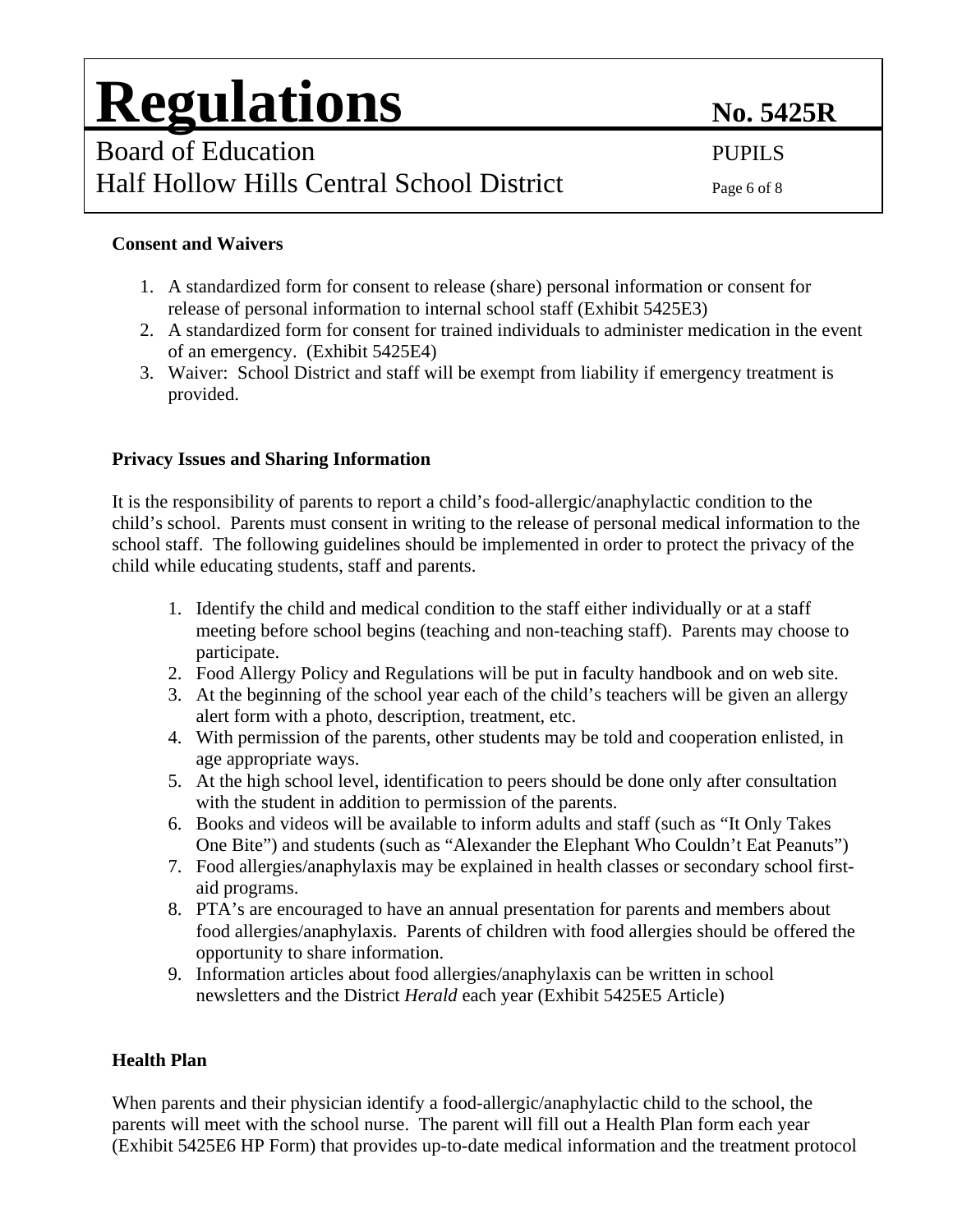Board of Education PUPILS Board of Education PUPILS Half Hollow Hills Central School District Page 7 of 8

from the family's physician. Parents will supply medicines and epi-pens to schools as prescribed by their physician.

The Health Plan form should include information from the physician as to symptoms to look for, recognizing warning signs of reactions, administering medical and emergency treatment for the child, and any other pertinent information. The parents will provide ten pictures of the child to be included on each copy of the form. The Health Plan will be shared with teachers, nurses, administrators, food service workers, cafeteria monitors, bus drivers, coaches and others responsible for the student. The Plan will go with the child on all field trips.

The Health Plan will also include phone numbers: child's home, mother's work, mother's cell, dad's work, dad's cell, emergency contact numbers (relatives, friends, neighbors) and child's doctor. Every Health Plan will also include the name of the Fire Department/Rescue Squad and the direct phone number to dial for an anaphylactic emergency.

If exposure to an allergen occurs despite avoidance efforts, the school will follow the prescribing doctor's protocol as consented to by the parents. Parents will be notified if any medicine has been administered. The school will attend to the child and administer the epi-pen if that is the treatment protocol. The Fire Department/Rescue Squad will be called specifying the need for paramedics. A staff member will wait outside the school and direct them to the child.

Any child given an epi-pen injection will be transported immediately to a hospital or nearest emergency department, even if symptoms resolve. An adult will be sent, along with extra epi-pens, to accompany the child in the ambulance to the hospital, and to stay with the child until a parent arrives. After the call to the Fire Department/Rescue Squad, the parents and/or emergency contacts and then the doctor will be called.

Mock drills will be performed annually.

### **Epi-Pens**

Emergency medical kits, with appropriate medications including epi-pens, will be supplied by the parents from their doctor's prescription for a food-allergic/anaphylactic child. Kits will be put in places agreed upon by the school and the parents. The child's Health Plan form will list where the epi-pens are kept. The school nurse should periodically check epi-pen supplies and expiration dates. Epi-pens should be stored in areas that are secure but unlocked and unrefrigerated. Students should be allowed to carry their own epi-pens if age appropriate, have a medical information bracelet or necklace and written approval has been given by the physician and parent/guardian, and the school nurse is made aware. Parents of children who are allowed to self-administer an epi-pen should consider that it may be dangerous to assume that any person, of any age, will be able to selfinject if an allergic/anaphylactic reaction is proceeding rapidly.